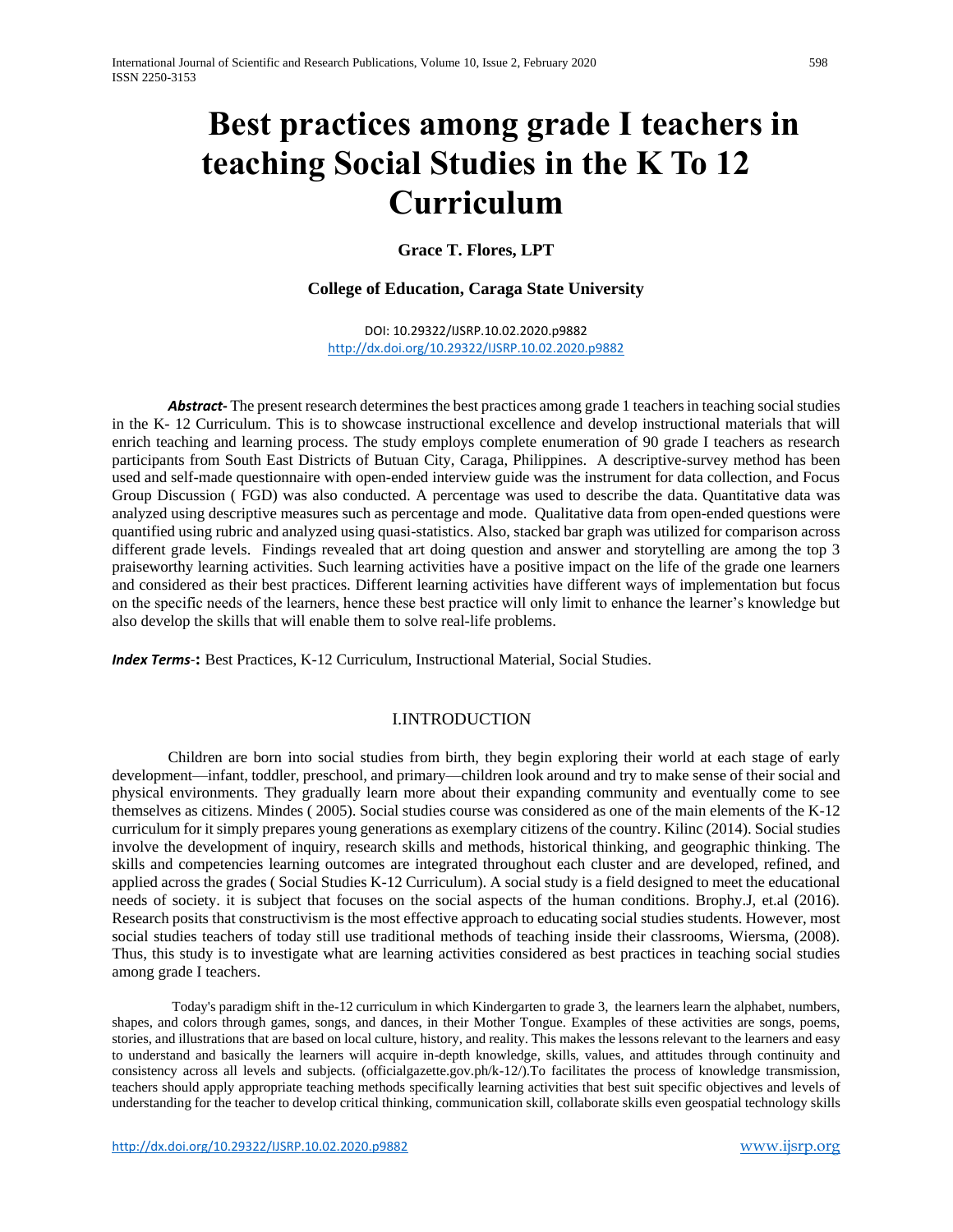and other  $21<sup>st</sup>$  first century skills Beddow, (2011) as the standard skills required in the K-12 curriculum, thus it requires a lot of teaching and learning activities in order to meet all of these mentioned skills, There are many forms of teaching strategies and there are some difference and distinction among them cooperative learning, learning communities, reciprocal learning, peer teaching, peer learning, team learning, collaborative learning, collective learning, study circles, study groups, and group work are among them. There are three general types of group work: informal learning groups, formal learning groups, and study teams (Johnson & Smith 1991 as cited in Ur-Rehman, 2014).There are different ways that can be adapted to teach the students. These ways include direct instruction, providing reading materials, problem-solving method, cooperative learning, explore information, role plays, students' research, case study and students' writing. In direct instruction, we put emphasis on each level, in which we judge the student's level on the basis of authentic outcomes (Roseshine 1987). In this way, the teacher performs a various and significant role, that necessary and useful to the learners especially in providing learning activities that are exemplary and motivates the learners who have the same understanding of the concept which would be discussed in the class. According to Rehman et al (2014), Teachers use different methods and different learning activities to meet the different learning styles and that is why teaching strategy consists on various techniques ensuring that these techniques have a great impact on the learner's lives. As every man is different from each other same as every student have the different mental approach. Supported by (Vijayalakshmi, K.S.2004, P.1 as cited in Tariq et all (2011) teachers must always find ways and means to improve their teaching techniques. With the change in time, the teachers are asked to employ newer methods for teaching their learners more effectively so that they must be able to cope with the demand of the age. Hence, the latest techniques of teaching are a need of hour take note also that effective teaching techniques also depend on the teacher. (Hartley & Davies 1976). Thus, a teacher should adopt best and suitable techniques in accordance with the abilities and capabilities of the learners.

Alleman,J.et.al (2007) suggests that practitioners must select and implement it carefully for the reason that it will influence learner's attitude, their values, their desire to learn, their retention level what they have learned, and the eventually to a real-life application. Based on the study when teachers are given a class of learners which consist of the range of abilities, when learners come, some of them are on the grade level, some are above the grade level and some are below the grade level. So it all depends on the teacher to select such strategy which is suitable for all the students (Whitman & Schwenk 1983 as cited Rehman 2004). Previous studies have proved the significant impact of teaching methods on the academic performance of the learner. Learners who were given instructions in modern teaching methods significantly secured higher mark in their subject tests as compared to those who were taught their lesson in a conventional way (Khurshid & Ansari, 2012). Learners not only learn the lesson effectively but activity based knowledge further enhance their ability to solve real-life problems and enrich their understanding at the highest level (Boud & Feletti, 1997). However, there are other researchers like (Cox, 1997; Gardner, 1990 as cited in Ilhan 2017) have explained that teachers who are lack of strategic teaching activities will result to the problem in an understanding the content. Previous research has demonstrated that reading strategies and limited teaching and learning strategies in teaching in social studies do not attract learners interest learners to learn, and in particular, concern inhibits the teachers to showcases its practices.(Harmon, Katims, & Whittington, 1999; Harmon, Wood, & Hedrick, 2006; Hedrick et al., 2004). Since previous studies give more emphasis on the teaching strategy but limited emphasis on learning activities, and also there were no proper documents that support on the study of best practices used by the grade one teacher in teaching social studies.

In this respect, one can clearly say that if social studies teachers have a better understanding of the best practices in teaching social studies, and the students' academic demands may be met with less struggle and their future experiences strengthened as they pass to higher grades it surely meets quality learning. Therefore, this study is to investigate social studies teachers' on their best practices in teaching social studies in order to showcase instructional excellence and develop instructional materials that will enrich teaching and learning process ,accordingly students exposed to various teaching strategies such as texts and sets of specific words or concepts can gain greater multiple perspectives by enriching people's knowledge of societal events, geographical locations, and historical incidents (Massey & Heafner, 2004). This study will further answers to following queries :(1)What are learning activities used by the grade 1 teachers in teaching social studies? (2) What specific best practices do you employ in the first quarter to the 3<sup>rd</sup> quarter. (3) What are the top 3 learning activities considered as best practices in teaching grade 1 social studies? (4)Based on the findings of the study, what instructional materials may be designed? The researcher explores the different learning activities that help not only the students but also effective for teachers and the researcher will not just identify these learning activities but also highlight the learning outcomes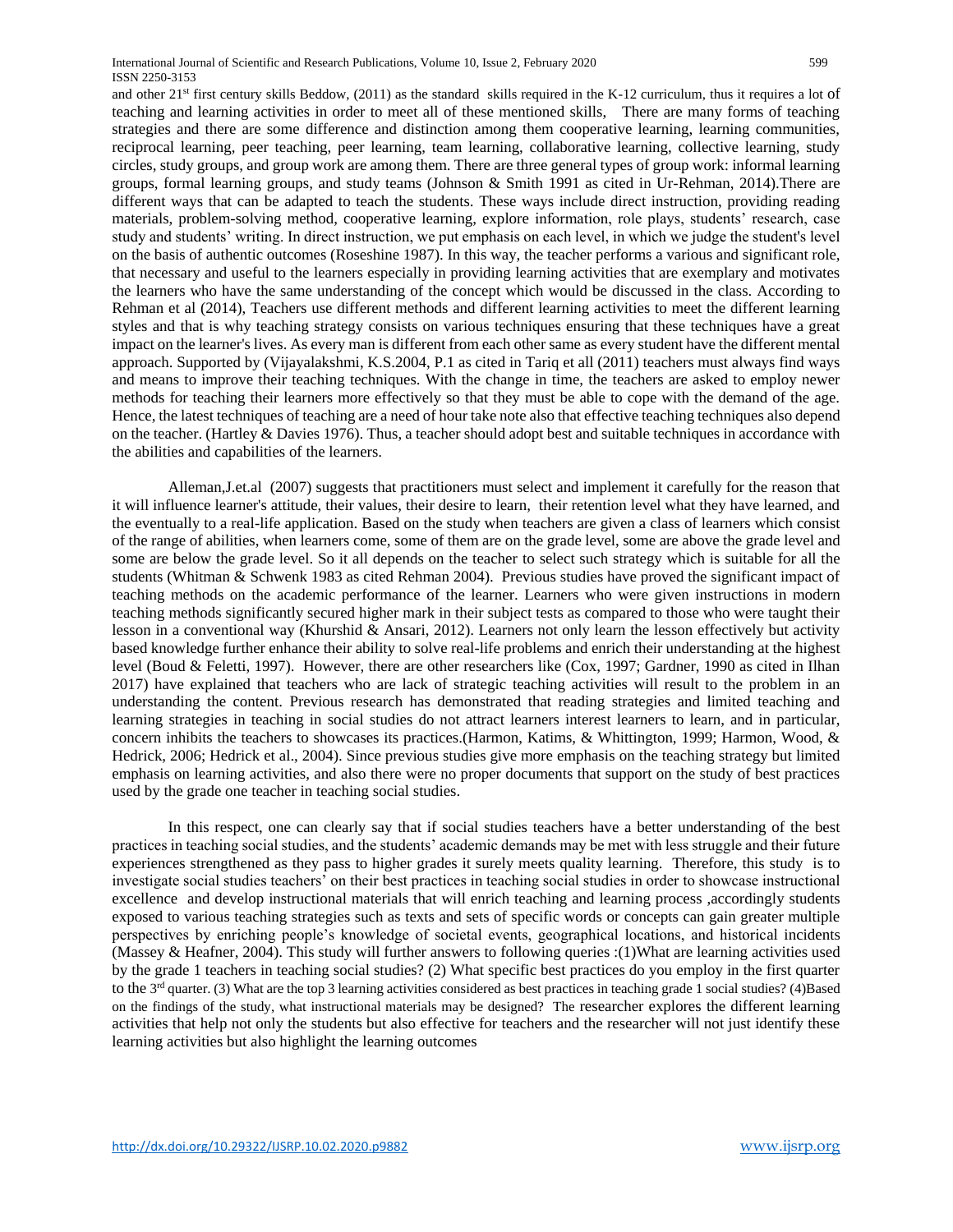#### II RESEARCH ELABORATIONS

This study is anchored on the theory of constructionism an educational theory that is student-centered and emphasizes discovery learning, where students are encouraged to work with tangible objects in the real world and use what they already know to gain more knowledge The point is to make the process of thinking and learning visible and to allow for a more process-oriented engagement with an idea via construction and deconstruction. Under constructionism, teachers take a backseat role as facilitators of student learning instead of giving lectures or step-bystep instruction. and emphasizes discovery learning, where students are encouraged to work with tangible objects in the real world and use what they already know to gain more knowledge. The point is to make the process of thinking and learning visible and to allow for a more process-oriented engagement with an idea via construction and deconstruction..( Papert, S., & Harel, I. (1991).

As inspired by this theory, the researcher would like to explore this constructionist instruction to be incorporated in making Instructional Materials and this can be realized with the help of (ADDIE) Model ( Analyze, Design, Develop, Implement, and Evaluate) this model has been used to instruction design that has a proven record of success. This particular study used AD, Analysis and Design in the ADDIE model, the researcher determined the best practices by exploring the different strategies used by the grade 1 teacher teaching social studies, after the researcher had found its best practice Instructional material was made.

#### RESEARCH METHODOLOGY

The descriptive-survey method has been used in this study; self-made questionnaire with open-ended interview guide was the instrument used for data collection, To ensure internal validity, focus group discussion (FGD) was also conducted. The instrument was composed of two parts Part 1: the profile of the respondents in terms of the name (optional), age, gender, number of years in teaching, work status and the school. Part 2: a checklist of individual and group learning activities, best activities or teaching strategies in each learning competencies and the top three best practices. Researcher made questionnaire was validated and pilot-tested prior to the actual data gathering. AD approach in the ADDIE Model particular on the analysis and design were utilized. Further, this study was conducted at South East District Schools of Division of Butuan City, Province of Agusan del Norte. The study employs complete enumeration of the 90 basic education teachers for the primary levels particularly grade 1 teacher as research participants. Quantitative data was analyzed using descriptive measures such as percentage and mode. Qualitative data from open-ended questions were quantified using rubric and analyzed using quasi-statistics. Also, stacked bar graph was utilized for comparison across different grade levels.

#### III. RESULTS AND FINDINGS

Figure 1 shows the summary of the individual learning strategies employed by grade 1 teachers in social studies across the three (3) grading periods – 1<sup>st</sup> grading (G1), 2<sup>nd</sup> grading period (G2) and 3<sup>rd</sup> grading period (G3). The data revealed four (4) strategies namely: storytelling, concept mapping, art doing and synthesizing.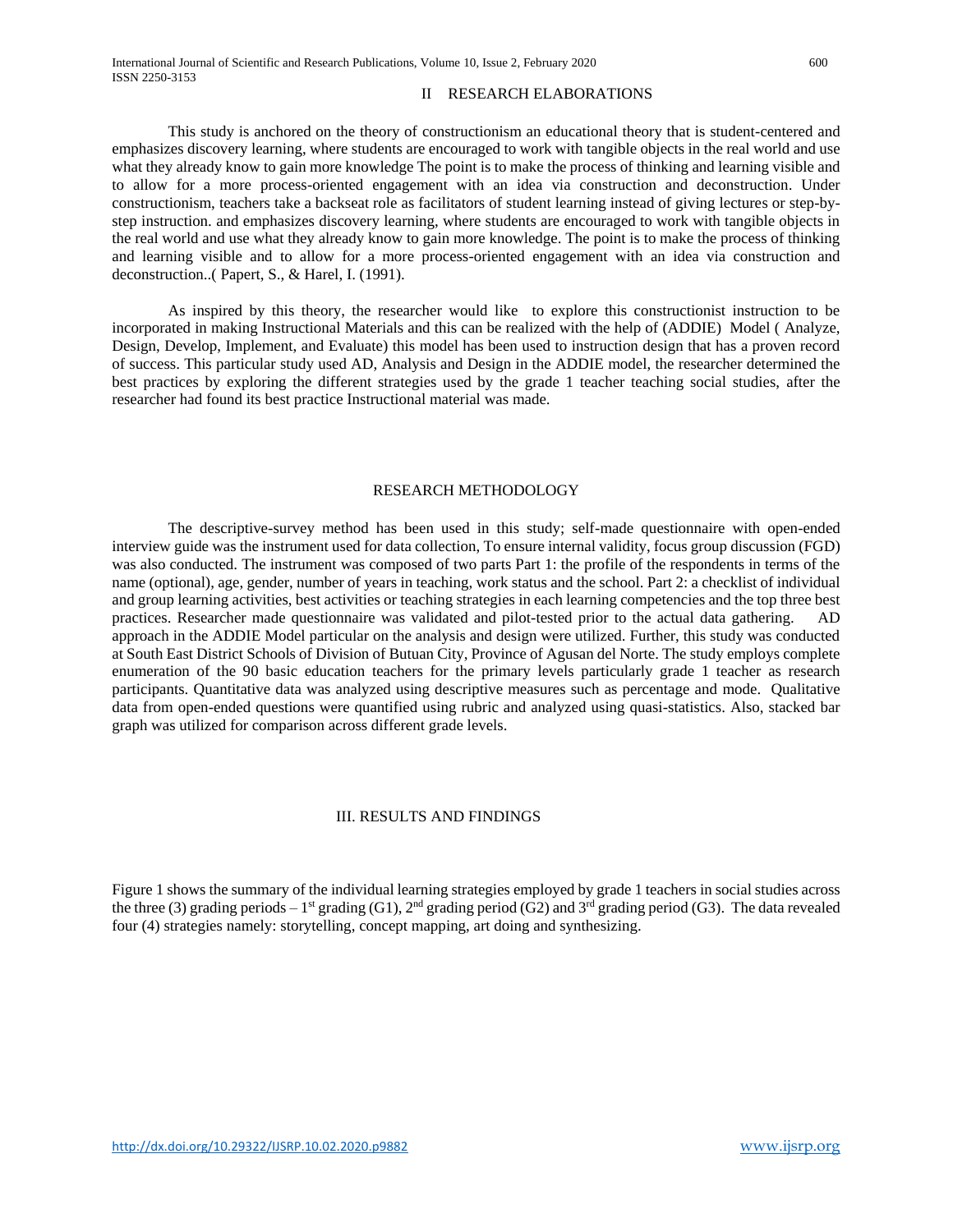

**Figure 1.** Percent (%) distribution of learning strategies employed in grade 1 Social Studies



Fig 1[A]. Percent (%) distribution of learning activities in storytelling

Data further show that the 4 strategies were employed in the 3 periods at varying extent. The storytelling strategy was employed by the majority of the teachers (62.0%) during the preliminary period but sustained by only a few in the subsequent periods (13.3% and 18.7% for 2nd and 3rd grading periods, respectively). This can be accounted to the variation in the unit topic - to wit, for G1 *Ako ay natatangi G2 Ang aking Pamilya G3 Ang aking Paaralan*.

On the other hand, the other strategies were employed by some teachers uniformly across the study periods for the teachers see it effective in teaching grade 1 pupils. Teaching aids (audio/video lectures, documentaries, pictures and images, art and craft material) are used as innovative teaching style. Researchers have demonstrated that storytelling and art doing proved to be an effective learning tool for students (Shefton, 2001).

Fig 1[A] shows the distribution of the learning activities employed by the teachers in storytelling. Data revealed that the majority of the teachers employed tell oneself (93.3%), draw and tell (86.7%) and read and tell (83.3%).

The learning activities are diverse in the 1<sup>st</sup> grading period but become scarce in the subsequent grading periods for the reasons that teacher able observes best learning activity that can be best applied in their lesson. In Kindergarten through grade 3, students learn the alphabet, numbers, shapes, and colors through games, songs, and dances, in their Mother Tongue. Examples, activities, songs, poems, stories, and illustrations are based on local culture, history, and reality. This makes the lessons relevant to the learners and easy to understand. (officialgazette.gov.ph/k-12/).

Draw and tell (46.7%) is least employed in the storytelling activities in the first grading period and not sustained in the second and 3rd grading period.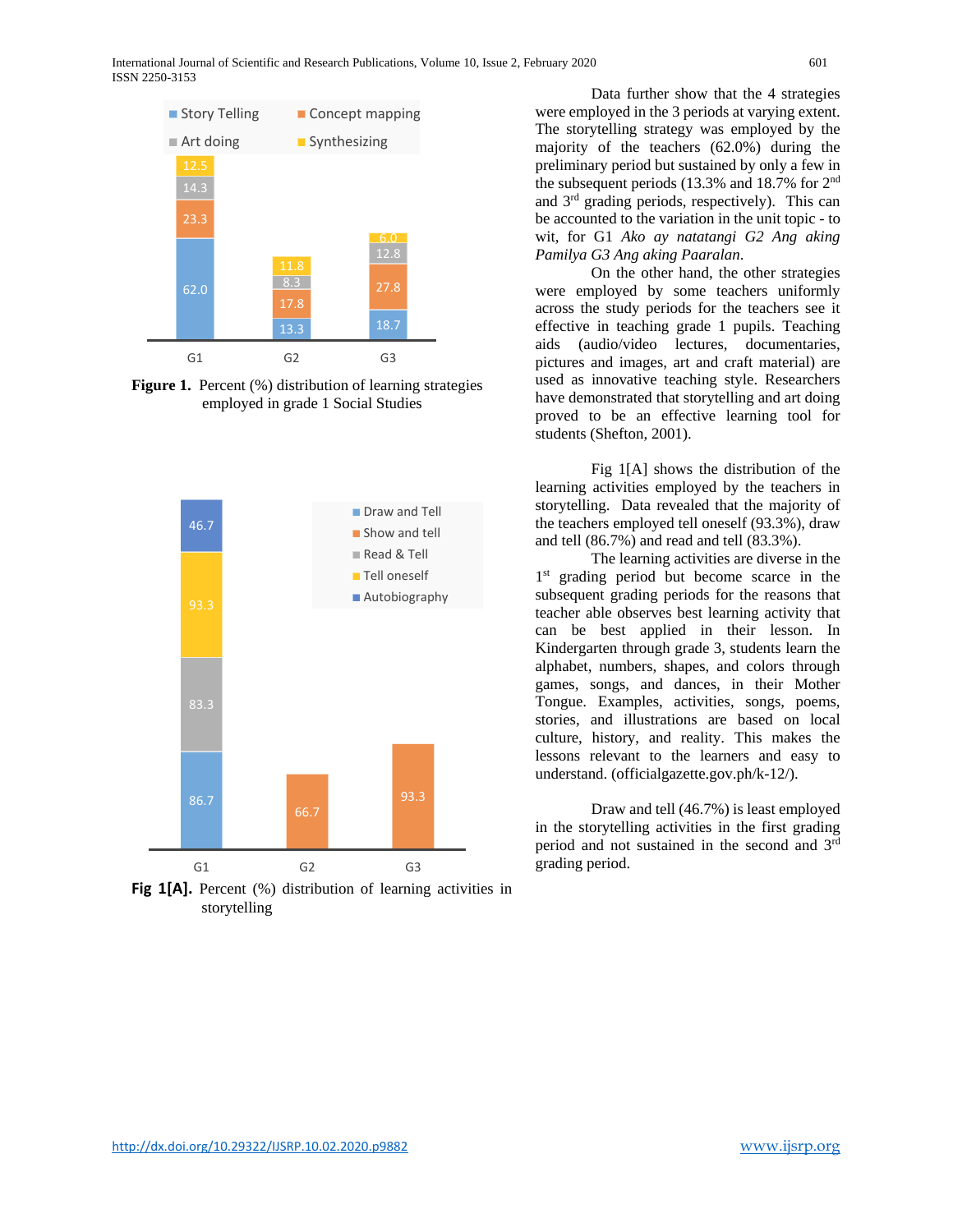

activities in concept mapping activities in synthesizing

Specific activities for concept mapping and synthesizing were presented in figure  $1(R)$  and figure  $1(C)$ . Learning activities like picture presentation, ( 12.0%; 43.3%. 57.3%) Venn diagram, ( 27.3%, 28.7%, 40.7%) mapping, ( 12.0%, 31.3%, 48.7%) graphic organizer, (17.3%, 21.3%, 33.3%) are activities that are commonly employed by the grade 1 teacher across grading period. These specific activities are the powerful way for learners in grade 1 to reach high levels of cognitive performance. A concept map is not just a learning tool, but an ideal evaluation



**Fig 1[D].** Percent (%) distribution of learning activities in art doing

tool for grade 1 teachers in measuring the growth and assessing learners learning. As the learners create concept maps, they reiterate ideas using their own words and help identify incorrect ideas and concepts; teachers problem-solving see what learners do not understand, providing an accurate, objective way to evaluate areas in which learners do not yet grasp concepts fully. Another highly employed activities for synthesizing are question and answer (83.3%) sequencing events ( 73.3%), Puzzle, (55.6%) and comparing, (41.7%) but these were not sustained for the 2<sup>nd</sup> grading period and 3<sup>rd</sup> grading period teachers in grade one able to identify what learning activities that promote active learning. It is helpful to remember that what the student does is actually more important than what the teacher does. (Schuell, 1986)

Fig 1[D] shows the learning activities in art doing strategy. The majority of the teacher employed collage making (14.3%, 8.3%, 12.8%) and drawing (

13.0%. 6.0%,9.3%) across grading period. On the contrary learning activities like scrapbook ( 5.3%. 9.7%)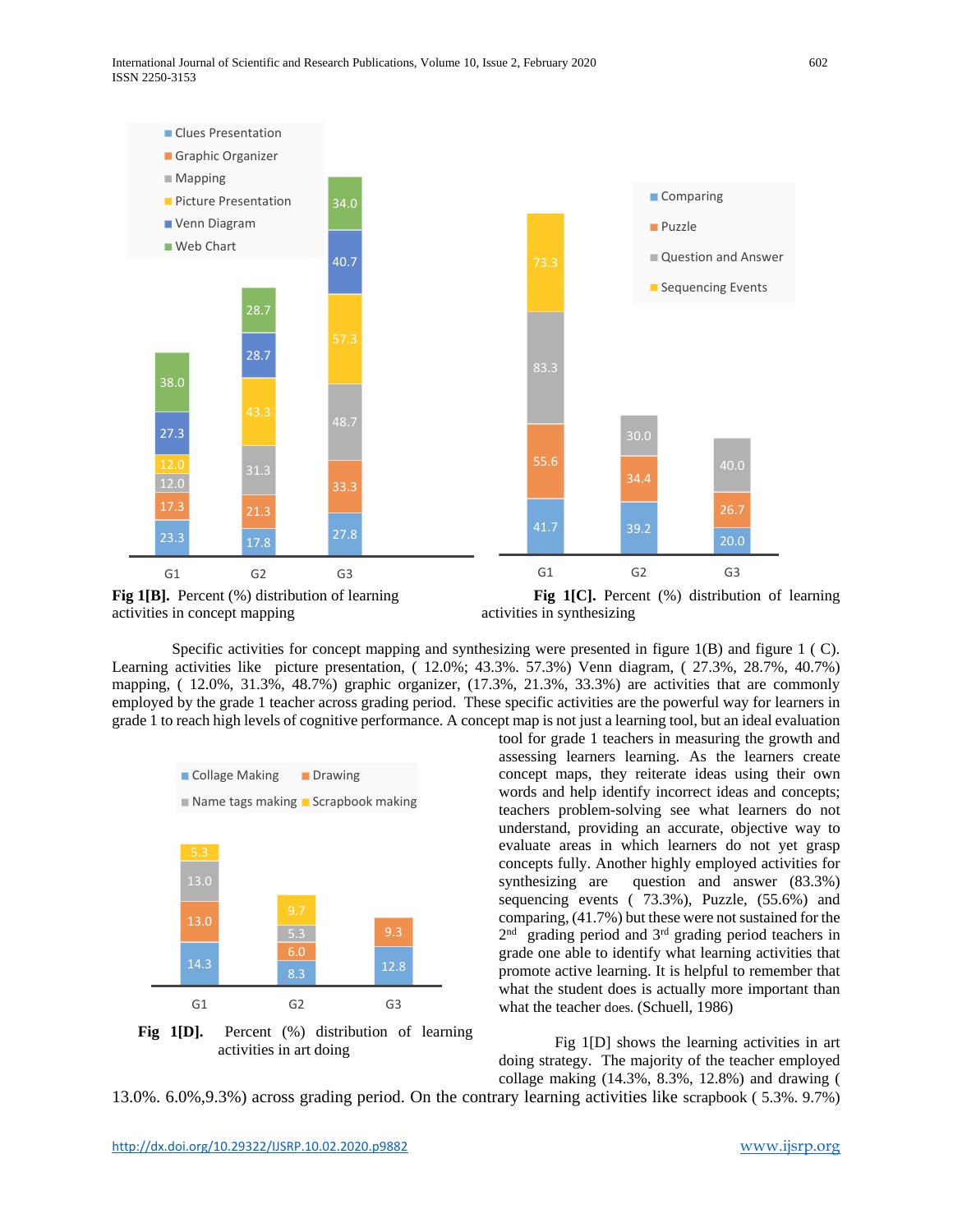and name tags making \*13.0%, 5.3%) were also use from the 1<sup>st</sup> grading period but not sustained until  $3<sup>rd</sup>$  grading period This results were supported by Wilks Keeper (2005) connect learning outcomes to relevant learning activities that the learner can easily express their experiences, knowledge through their creative products like drawing and collage making, Thus, giving such kind of learning activities may always address to the learners need

| <b>Activities</b> | $\frac{0}{0}$ | <b>Intended learning outcomes</b>                                                                                                                                                                                                                                                          |
|-------------------|---------------|--------------------------------------------------------------------------------------------------------------------------------------------------------------------------------------------------------------------------------------------------------------------------------------------|
| Art doing         | 87.0          | <b>Relate</b> to their day to day experiences                                                                                                                                                                                                                                              |
|                   |               | <b>Display</b> resourcefulness in their unique output                                                                                                                                                                                                                                      |
|                   |               | <b>Develop</b> visual spatial skills                                                                                                                                                                                                                                                       |
|                   |               | <b>Express their own knowledge of understanding</b>                                                                                                                                                                                                                                        |
|                   |               | Show and discover their own potentials as great artist<br><b>Enjoy</b> expressing their understanding of the concept<br>presented<br><b>Creates</b> creativity by allowing the learners to express<br>themselves<br><b>Builds</b> the learners confidence<br>Focus on what they were doing |
| Question & answer | 44.0          | Promote discussions and interaction among learners<br>Stimulate thinking and allows freedom to share their<br>ideas<br><b>Check</b> the retention of previously learned information<br>Make their own judgment<br>Fun and interactive especially learning the previous<br>lesson           |
| Storytelling      | 76.7          | <b>Makes</b> them aware of their own local culture                                                                                                                                                                                                                                         |
|                   |               | <b>Instills</b> virtues and right values to the learners                                                                                                                                                                                                                                   |
|                   |               | <b>Improves</b> listening Skills                                                                                                                                                                                                                                                           |
|                   |               | <b>Express</b> themselves to their new learning                                                                                                                                                                                                                                            |
|                   |               | <b>Establishes</b> great tool for sharpening memory                                                                                                                                                                                                                                        |
|                   |               | <b>Enhances</b> verbal Proficiency                                                                                                                                                                                                                                                         |
|                   |               | <b>Helps</b> the learner in doing better communication                                                                                                                                                                                                                                     |

. Table 1. Topmost individual learning activities employed in grade 1 social studies and the intended learning outcomes

Highlighting the learning outcomes of the topmost individual learning activities employed by the grade one social studies teachers were considered as their best practice. In particular Table 1 shows different learning outcomes as mentioned by the research participants during the conduct of the study to the every learning activity mentioned. Further, the table shows qualitative frequencies of the verb used to wit. Majority of the grade teachers confirmed that Art doing (87.7%) by grade 1 learners will surely develop visual-spatial skills, express their own knowledge of understanding, show and discover their own potentials as great artist, display resourcefulness in their unique output, creates creativity by allowing the learners to express themselves, builds the learners confidence, relate to their day to day experiences, the last establish focus on what they were doing.

As to the learning activity particularly the question and answer (44.0%), most specific outcome were revealed are the following; aside from the fact that it is fun and interactive especially learning the previous lesson, it will also stimulate thinking skills and allows freedom to share their ideas, it helps them aware of their own local culture, and able to express themselves to their new learning and eventually promote discussions and interaction among learners and help them make their own judgment. They found even more interesting and noteworthy learning outcome to an specific learning activity in storytelling ( 76.7%) in particular, according to the teacher participants using this learning activity it instills virtues and right values to the learners, making them aware of their own local culture, helping the learner in doing better communication and improving their listening skills, expressing themselves to their new learning, enhancing verbal proficiency and this is a good avenue for establishing great tool for sharpening memory.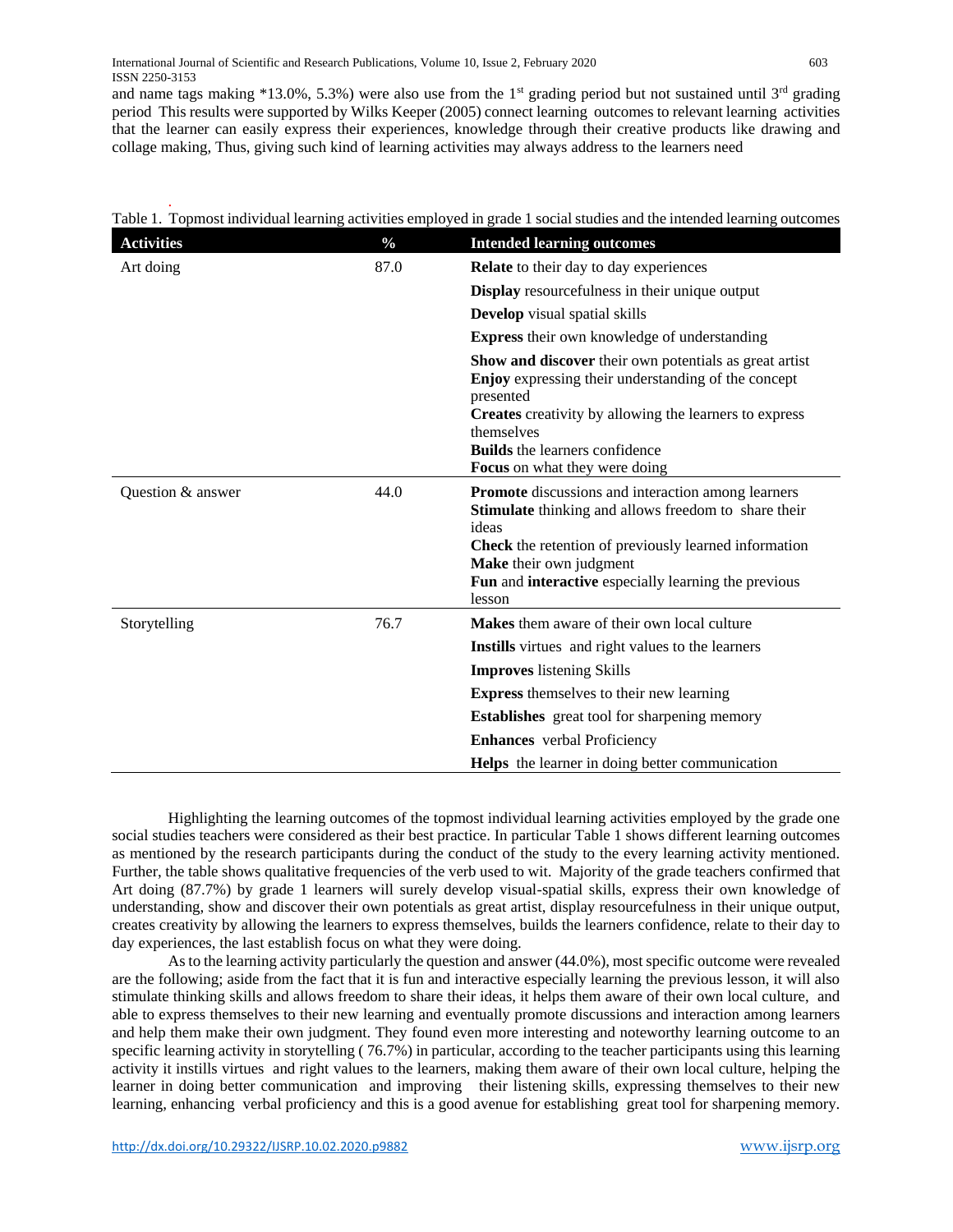These learning outcomes support to the k-12 curriculum intended for grade one learner that they may acquire in-depth knowledge, skills, values, and attitudes through continuity and consistency across all levels and subjects (officialgazette.gov.ph/k-12/).

#### IV. CONCLUSIONS

The paradigm shift of the educational system of the country due to the K-12 Curriculum brought big impact in the mind and heart of every teachers in the field specially the government believes that K to 12 curricula in the Philippines will put Filipino learners at par with the rest of the world and this can only be realized if we have right mind seat on how we can help and contribute to the educational system of the country since it is the key toward reaching national growth and development.

In line with this goal, East Butuan District 1 of Butuan City Divison, Caraga Philippines, find their way how they can contribute by simply modeling their Best Practice in teaching social studies among grade 1 learners, It was found out, that if we make (teaching and learning) more interesting and challenging for the learners it becomes more effective and proficient it later they define it as their best practice. Thus, the teachers and learners both learned more due to the implementation of these best practices.

Different learning activities have different ways of implementation but focus on the specific needs of the learners that who can process, understand, and absorbed the important concepts that will impact in her life as a lifelong learner. There were four individual learning strategies employed by grade 1 teachers in social studies across the three (3) grading periods – 1st grading (G1), 2nd grading period (G2) and 3rd grading period (G3). These are the story telling, concept mapping, art doing and synthesizing, under story telling there were draw and tell, show and tell, read and tell, tell oneself and autobiography, for concept mapping there were graphic organizer, picture presentation, mapping, venn diagram and web chart, for art doing, collage making, name tags making, drawing and scrapbook making and for synthesizing they have to compare, puzzle, questions and answer and sequencing events, , hence teachers in grade one are more creative and resourceful in facilitating learning.

Based on present findings, It has top 3 best practices that are considered praiseworthy. These were the art doing, question and answer and storytelling, such learning activities have a positive impact on the life of the grade one pupil as evident by the present findings. Learners obtained different skills, attitudes, and values that help them to become a well-rounded individual. These best practices will not limit to enhance their knowledge but also enable them to solve real-life problems. In fact, effective learning activities as their teaching methods give boundless results. The Researcher strongly recommends that the school administrator should implement the used of contextualized and localized instructional materials using these best practice. Train teachers to explore more on the 21<sup>st</sup> teaching and learning strategies especially on the use of technology in the classroom and conduct further study on the relationship of the identified best practices and to the academic performance of the learners.

#### REFERENCES

Adeyemi, M. B. (2012). Teaching Traditional Values in the Social Studies Classroom through Storytelling. *International Journal of Learning and Development*, *2*(1), 18-26.

Alleman, J., Knighton, B., & Brophy, J. (2007). Social Studies Incorporating All Children Using Community and Cultural Universals as the Centerpiece. *Journal of Learning Disabilities*, *40*(2), 166-173. Volume: 40 issue: 2, page(s): 166-173 Issue published: March 1, 2007 <https://doi.org/10.1177/00222194070400020701> Retrieved on October 31/2017 From<http://googleshortener.com/ov65>

Beddow, M; Schell, EM (2011) Shifts and Trends in Social Studies Education: Where Have We Been and Where Are We Going? Social Studies Review; 50, 1; ProQuest Central

Branch, R. M. (2009). Instructional design: The ADDIE approach (Vol. 722). *Springer Science & Business Media.*

Bowering, M., Leggett, B. M., Harvey, M., & Hui, L. (2007). Opening up Thinking: Reflections on Group Work in a Bilingual Postgraduate Program. *International Journal of Teaching and Learning in Higher Education*, *19*(2), 105- 116.

Brooks, M. (2009). Drawing, visualization and young children's exploration of "big ideas". *International Journal of Science Education, 31(3), 319-341.*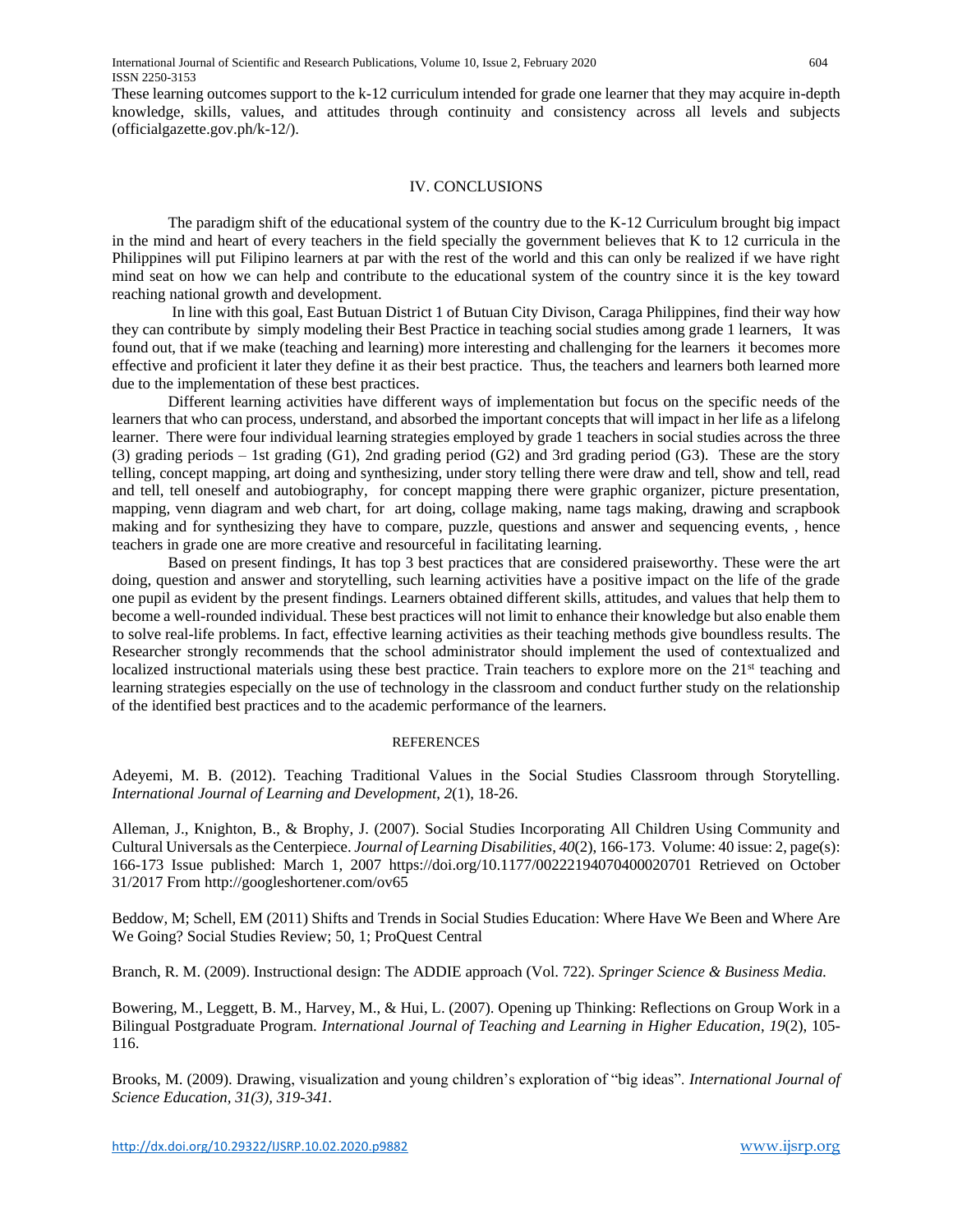Brophy, J., Alleman, J., & Halvorsen, A. L. (2016). *Powerful social studies for elementary students. Cengage Learning*. 1337516821, 9781337516822 Retrieved on October 30/2017

Dick, W., & Carey, L. (1996). *The Systematic Design of Instruction (4th Ed.).* New York: Harper Collins College Publishers.

Farkas, R. D. (2003). Effects of traditional versus learning-styles instructional methods on middle school students. *The Journal of Educational Research, 97*(1), 42-51. Retrieved from <http://search.proquest.com/docview/204193486?accountid=141440>

Gray, K. R., & Friedman, T. L. (2005). The World is Flat: A Brief History of the Twenty-First Century, Newyork. Retrieved on November 1, 2017, from goo.gl/DK DK

Henson, Kenneth T(2004). Constructivist methods for teaching in diverse middle-level classrooms.*Reference and Research Book News, 19*(1) Retrieved from<https://goo.gl/8HN9nP>

Harmon, J. M., Hedrick, W. B., & Wood, K. (2005). Research on vocabulary instruction in the content- areas: Implications for struggling readers. Reading & Writing Quarterly, 21, 261–280. <http://dx.doi.org/10.1080/10573560590949377>

Harmon, J. M., Katims, D. S., & Whittington, D. (1999). Helping middle-school students learn with social studies texts. The Council for Exceptional Children, 32(1), 70–75.

Harmon, J. M., Wood, K. D., & Hedrick, W. B. (2006). Instructional strategies for teaching content vocabulary grade 4-12 (pp. 37–55). Westerville, OH: National Middle-School Association.

Papert, S., & Harel, I. (1991). Situating constructionism. Constructionism, 36, 1-11.

Shefton, A. (2001). International workshop: modern approaches to teaching and learning physiology. Advances in Physiology Education, 25, 64-71.]

Schuell, T.J. (1986). Cognitive conceptions of learning. Review of Educational Research, 56, 411-436.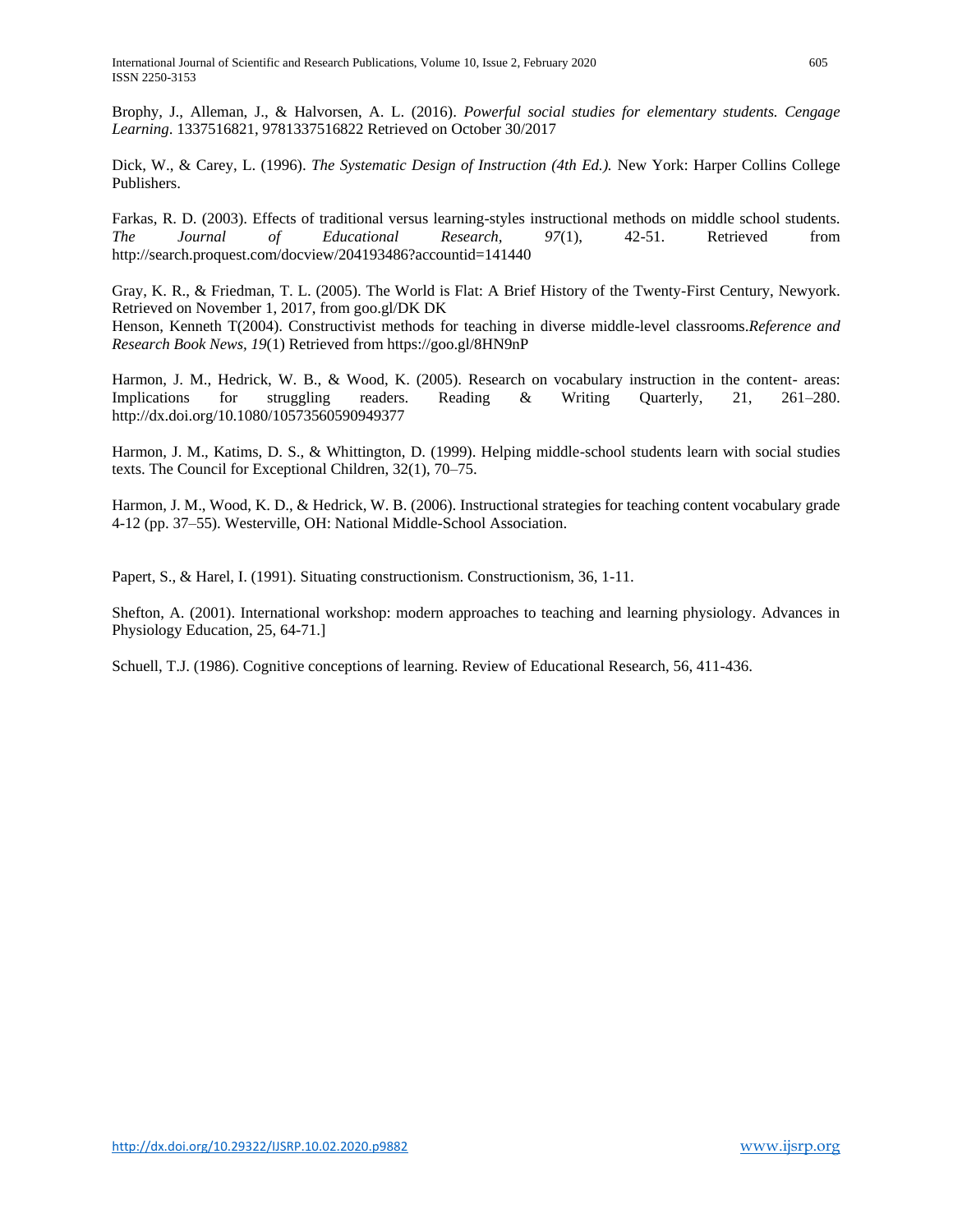Hedrick, W. B., Harmon, J. M., & Linerode, P. M. (2004). Teachers' beliefs and practices of vocabulary instruction with social studies textbooks in grades 4-8. Reading Horizons, 45(2), 103–125.

Hoge, J. D. (2000). Best Practices in Elementary Social Studies. Retrieved from <https://goo.gl/m4wP72>

Hutton, L. A., Reagan, C., & Burstein, J. H. (2006). The state of elementary social studies teaching in one urban district. *Journal of Social Studies Research, 30*(1), 15-20. Retrieved from<https://goo.gl/9d4mSv>

Kilinç, E. (2014). Pre-service social studies teachers' understandings about the nature of the social studies. *International Electronic Journal of Elementary Education, 6*(3), 415-426. Retrieved from<https://goo.gl/7TP2Wq>

Kriflik, L., & Mullan, J. (2007). Strategies to Improve Student Reaction to Group Work. *Journal of University Teaching and Learning Practice*, *4*(1), 13-27.

Lenz B K(2006).*Creating school-wide conditions for high-quality learning strategy classroom instruction. Intervention in School and Clinic*.41(5):261-266.

Leshin, C. B., Pollock, J., & Reigeluth, C. M. (1992). *Instructional Design Strategies and Tactics.* Englewood Cliffs, NJ: Education Technology Publications

Lovin, L., Kyger, M., & Allsopp, D. (2004). Differentiation for special needs learners. *Teaching Children Mathematics*, *11*(3), 158-168.

Martin, K. J., & Smith, L. R. (1990). Effect of Teacher Age and Gender on Student Perception.

Martin L A(2005)Use of cognitive strategies by high school social studies students. Action in Teacher Education.26 (4):63-73.

McGonigal, K. Ph.D.(2005) Teaching for transmission: for learning theory to teach strategies.NEWSLETTER Vol.14, No. 2

McNamara, M. (2008). *Integrated social studies curriculum: Narratives of three elementary teachers in an age of accountability* (Order No. 3327078). Retrieved on November 1, 2017, from<https://goo.gl/P6Dtzm>

Meyen, E. L. (1996). Strategies for Teaching Exceptional Children in Inclusive Settings. Love Publishing Company, 4925 East Pacific Place, Denver, CO 80222.

Mirza, S. M. (2003). *Quality of Primary Education in Pakistan*, Ministry of Education: Government of Pakistan.

Mvududu, N., & Thiel-Burgess, J. (2012). Constructivism in practice: The case for English language learners. *International Journal of Education*, *4*(3), 108.

Murray, H. G. (1994). Can Teaching Be Improved? Canada: Brock University

Rahman, F., Khalil, J. K., Jumani, N. B., Ajmal, M., Malik, S. &Sharif, M. (2011).Impact of Discussion Method on Students Performance. *International Journal of Business and Social Science*, 2(7), 84-94.

Stake JE & Noonan M(1985) The influence of teacher models on the career confidence and motivation of college students. Sex Roles 12(9-10):1023-1031

Tay, B. (2013). The views of prospective social studies and classroom teachers about values and values education. *Educational Research and Reviews, 8*(9), 560-567. doi:http://dx.doi.org/10.5897/ERR2012.1098

Tewsbury, B.J, and Macdonald, R.H. (2005). Online Course Design Tutorial as part of the program On the Cutting Edge, funded by NSF grant DUE-0127310

.